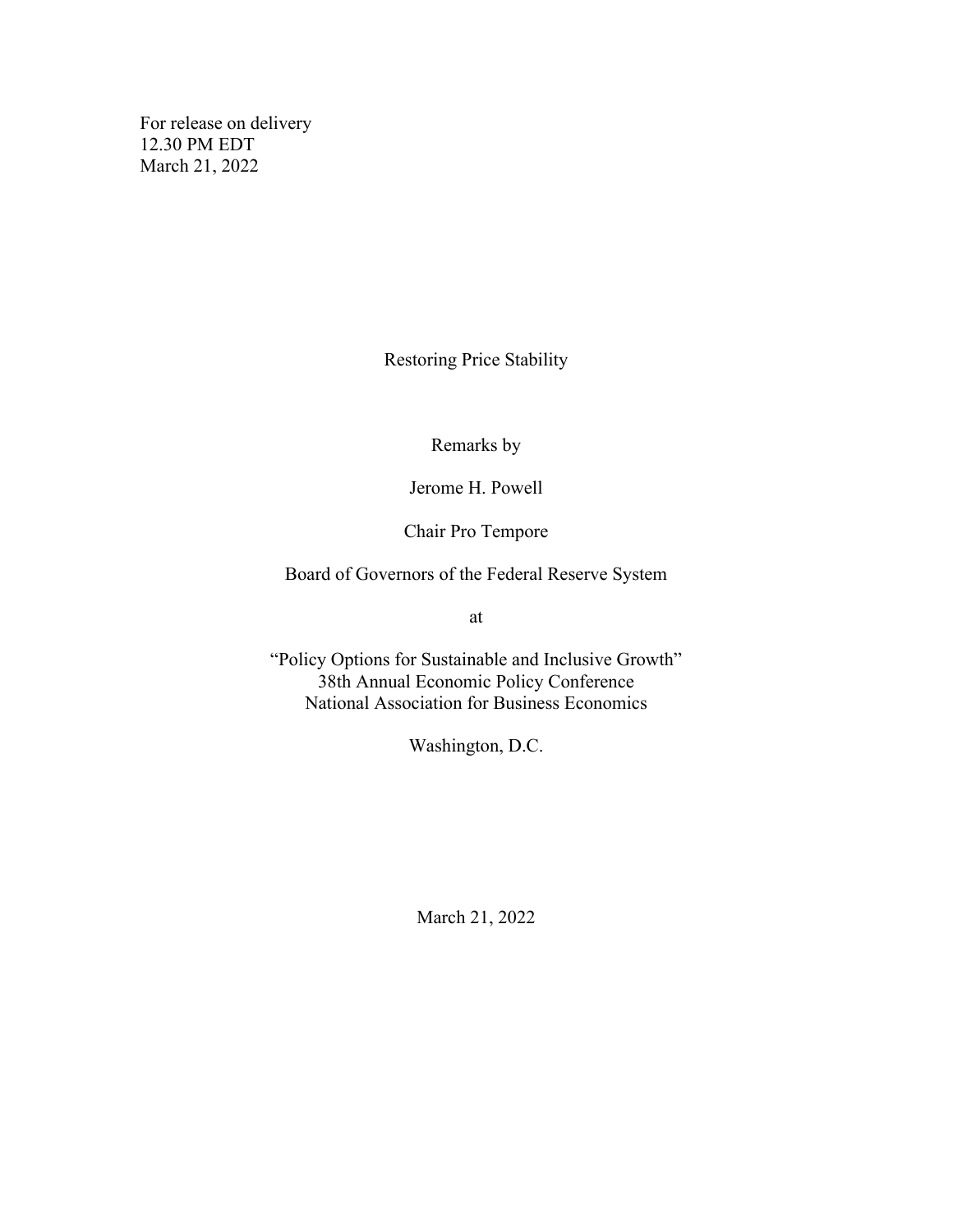Thank you for the opportunity to speak with you today.

Let me first pause to recognize the millions who are suffering the tragic consequences of Russia's invasion of Ukraine.

At the Federal Reserve, our monetary policy is guided by the dual mandate to promote maximum employment and stable prices. From that standpoint, the current picture is plain to see: The labor market is very strong, and inflation is much too high. My colleagues and I are acutely aware that high inflation imposes significant hardship, especially on those least able to meet the higher costs of essentials like food, housing, and transportation. There is an obvious need to move expeditiously to return the stance of monetary policy to a more neutral level, and then to move to more restrictive levels if that is what is required to restore price stability. We are committed to restoring price stability while preserving a strong labor market.

At our meeting that concluded last week, we took several steps in pursuit of these goals: We raised our policy interest rate for the first time since the start of the pandemic and said that we anticipate that ongoing rate increases will be appropriate to reach our objectives. We also said that we expect to begin reducing the size of our balance sheet at a coming meeting. In my press conference, I noted that action could come as soon as our next meeting in May, though that is not a decision that we have made. These actions, along with the adjustments we have made since last fall, represent a substantial firming in the stance of policy with the intention of restoring price stability. In my comments today, I will first discuss the economic conditions that warrant these actions and then address the path ahead for monetary policy.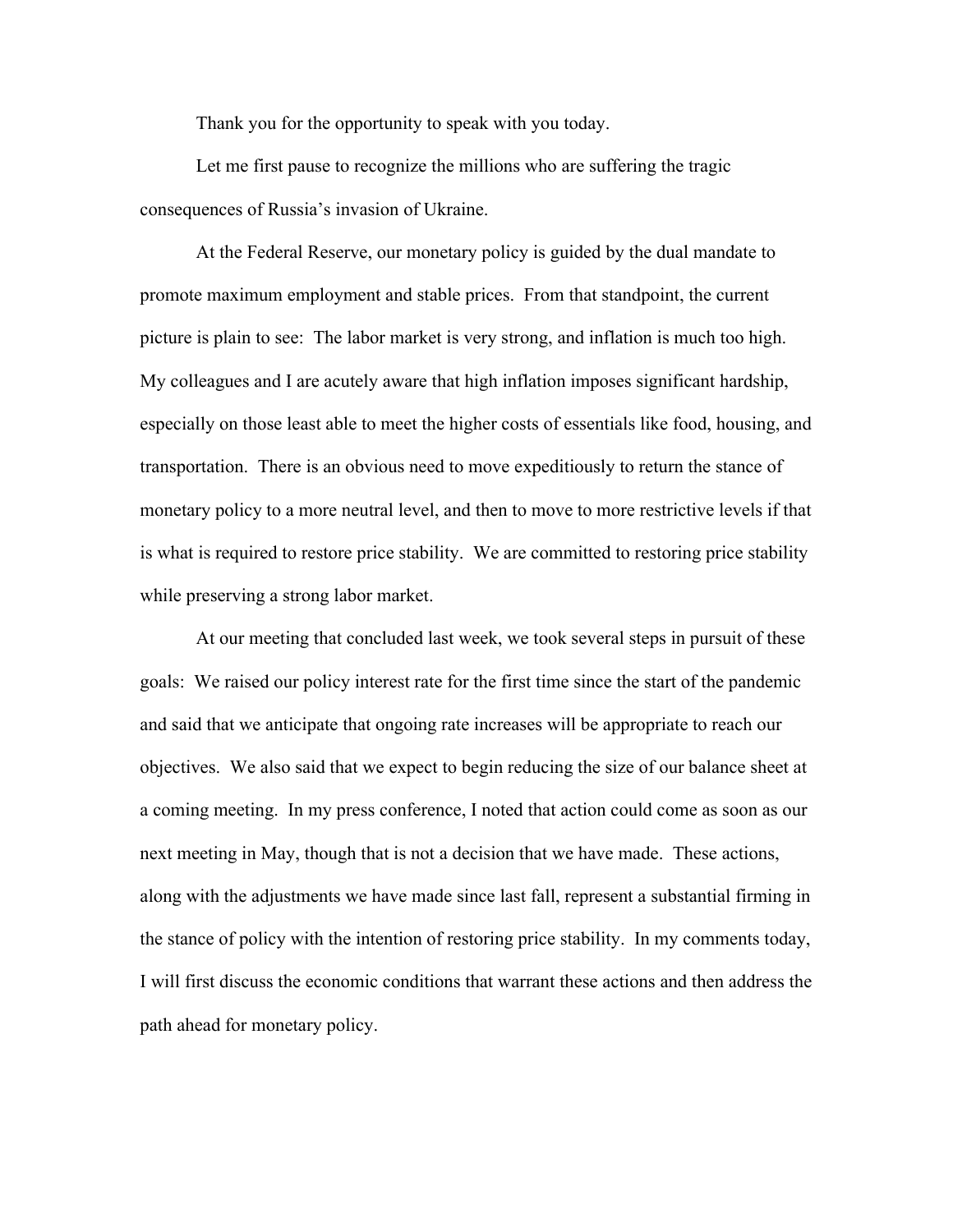#### **The Labor Market Is Very Strong and Extremely Tight**

To begin with employment, in the last few years of the historically long expansion that ended with the arrival of the pandemic, we saw the remarkable benefits of an extended period of strong labor market conditions. We seek to foster another long expansion in order to realize those benefits again.

The labor market has substantial momentum. Employment growth powered through the difficult Omicron wave, adding 1.75 million jobs over the past three months. The unemployment rate has fallen to 3.8 percent, near historical lows, and has reached this level much faster than anticipated by most forecasters (figure 1). While disparities in employment remain, job growth has been widespread across racial, ethnic, and demographic groups.

By many measures, the labor market is extremely tight, significantly tighter than the very strong job market just before the pandemic. There are far more job openings going unfilled today than before the pandemic, despite today's unemployment rate being higher. Indeed, there are a record 1.7 posted job openings for each person who is looking for work. Record numbers of people are quitting jobs each month, typically to take another job with higher pay. And nominal wages are rising at the fastest pace in decades, with the gains strongest for those at the lower end of the wage distribution and among production and nonsupervisory workers (figure 2).

It is worth considering why the labor market is so tight, given that the unemployment rate is actually higher than it was before the pandemic. One explanation is that the natural rate of unemployment may be temporarily elevated, so wage pressure is greater for any given level of unemployment. The sheer volume of hiring may have

- 2 -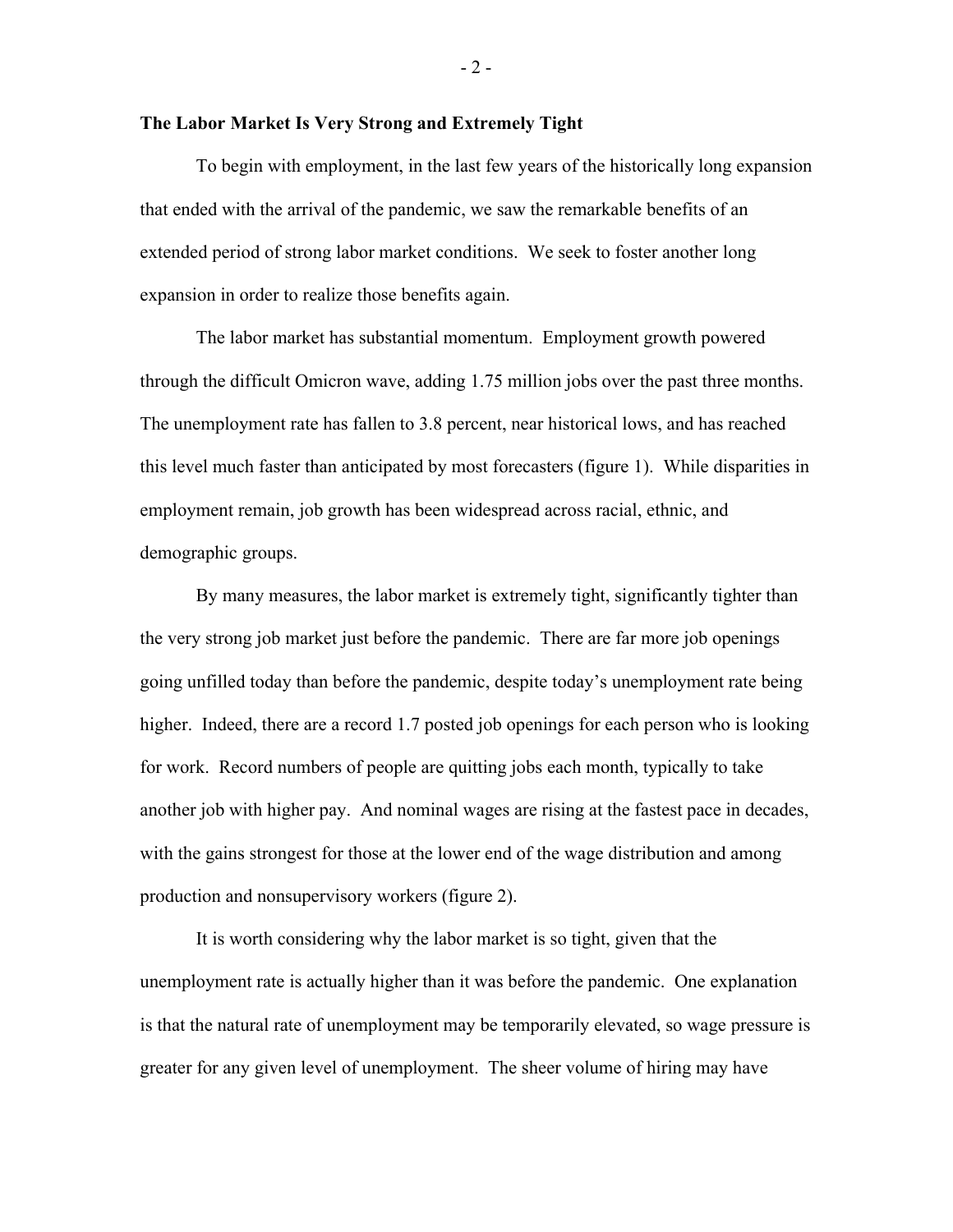taxed the capacity of the market to bring workers and jobs together. The Delta and Omicron variants complicated hiring, and the strong financial position of households may have allowed some to be more selective in their job search. Over time, we might expect these factors to fade, reducing pressure in the job market.

A second source of labor market tightness is that the labor force participation rate dropped sharply in the pandemic and has only partly recovered. As a result, the labor force remains below its pre-pandemic trend (figure 3). Total demand for labor, measured by total employment plus posted job openings, has substantially recovered and far exceeds the size of the workforce.

About half of the shortfall in labor force participation is attributable to retirements during the pandemic.<sup>[1](#page-3-0)</sup> History suggests that most of those retirees are unlikely to reenter the workforce. But some nonparticipation is due to factors that may fade with time, such as caregiving needs and fear of contracting COVID-19. With prime-aged participation still well below its pre-pandemic level, there is room for further progress. A more complete rebound is, however, likely to take some time. Increases in labor force participation often substantially lag declines in unemployment.

Overall, the labor market is strong but showing a clear imbalance of supply and demand. Our monetary policy tools cannot help with labor supply in the near term, but in a long expansion, the factors holding back supply will likely ease. In the meantime, we aim to use our tools to moderate demand growth, thereby facilitating continued, sustainable increases in employment and wages.

- 3 -

<span id="page-3-0"></span> $<sup>1</sup>$  See the discussion of labor force participation in Board of Governors of the Federal Reserve System</sup> (2022), *Monetary Policy Report* (Washington: Board of Governors, February), [https://www.federalreserve.gov/monetarypolicy/files/20220225\\_mprfullreport.pdf.](https://www.federalreserve.gov/monetarypolicy/files/20220225_mprfullreport.pdf)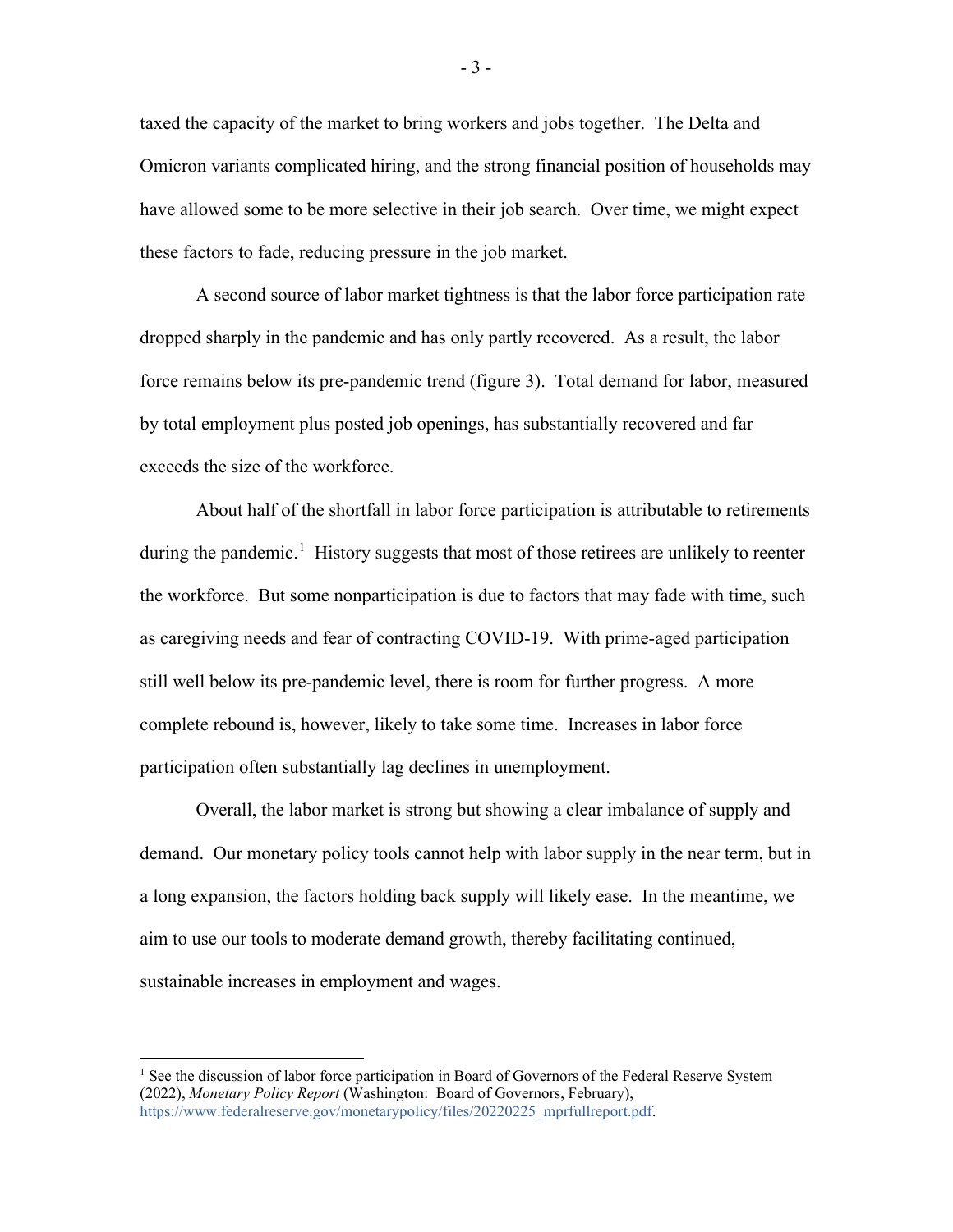#### **The Inflation Outlook Has Deteriorated Significantly**

Turning to price stability, the inflation outlook had deteriorated significantly this year even before Russia's invasion of Ukraine.

The rise in inflation has been much greater and more persistent than forecasters generally expected. For example, at the time of our June 2021 meeting, every Federal Open Market Committee (FOMC) participant and all but one of 35 submissions in the Survey of Professional Forecasters predicted that 2021 inflation would be below 4 percent. Inflation came in at 5.5 percent.<sup>[2](#page-4-0)</sup>

For a time, moderate inflation forecasts looked plausible—the one-month headline and core inflation rates declined steadily from April through September. But inflation moved up sharply in the fall, and, just since our December meeting, the median FOMC projection for year-end 2022 jumped from 2.6 percent to 4.3 percent.

Why have forecasts been so far off? In my view, an important part of the explanation is that forecasters widely underestimated the severity and persistence of supply-side frictions, which, when combined with strong demand, especially for durable goods, produced surprisingly high inflation.

The pandemic and the associated shutdown and reopening of the economy caused a serious upheaval in many parts of the economy, snarling supply chains, constraining labor supply, and creating a major boom in demand for goods and a bust in services demand. The combination of the surge in goods demand with supply chain bottlenecks

<span id="page-4-0"></span> $2$  This is headline personal consumption expenditures inflation on a Q4/Q4 basis. The Survey of Professional Forecasters statistic is a count by the authors using the second quarter 2021 survey. The data are available on the Federal Reserve Bank of Philadelphia's website at [https://www.philadelphiafed.org/surveys-and-data/real-time-data-research/survey-of-professional](https://www.philadelphiafed.org/surveys-and-data/real-time-data-research/survey-of-professional-forecasters)[forecasters.](https://www.philadelphiafed.org/surveys-and-data/real-time-data-research/survey-of-professional-forecasters)

- 4 -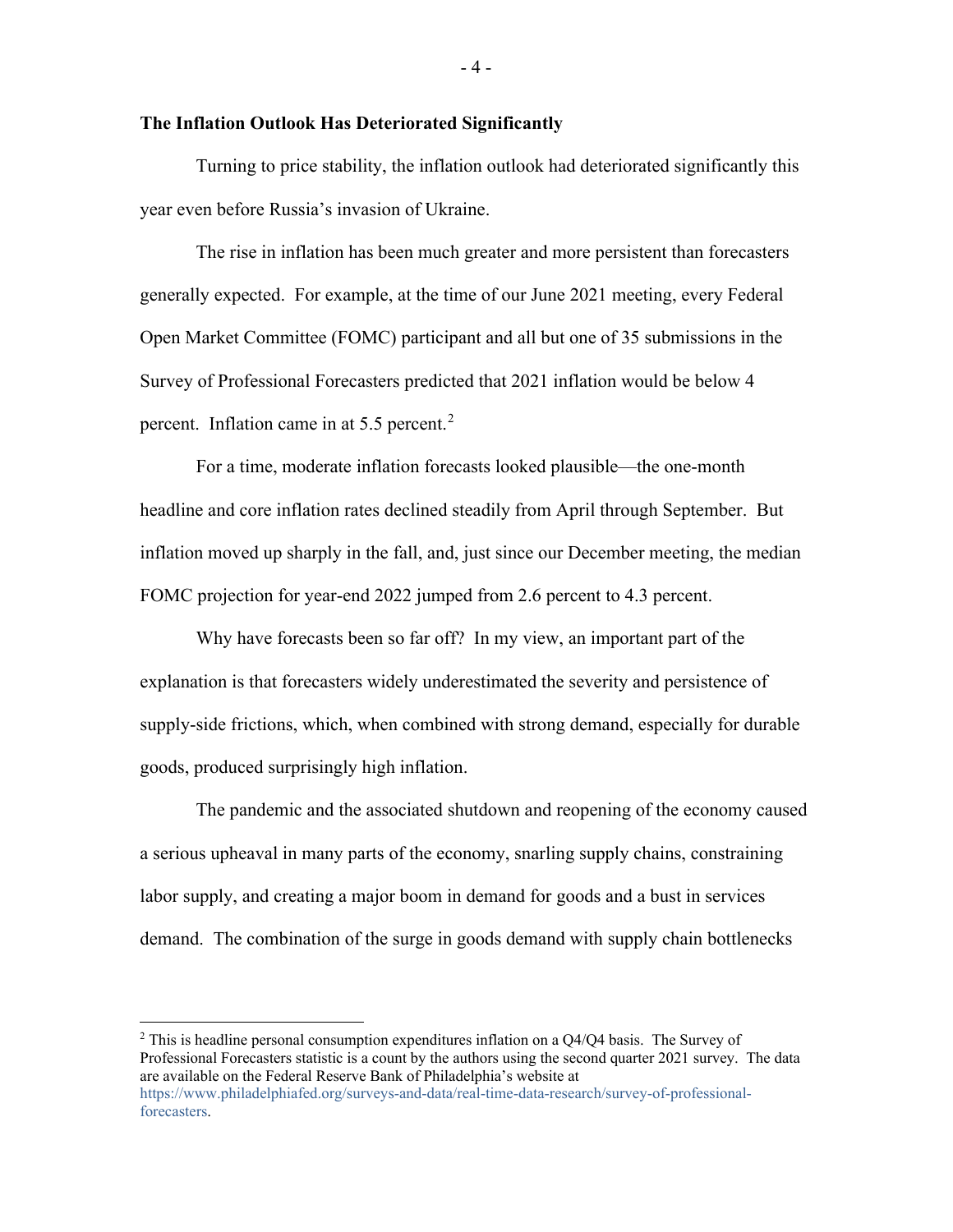led to sharply rising goods prices (figure 4). The most notable example here is motor vehicles. Prices soared across the vehicles sector as booming demand was met by a sharp *decline* in global production during the summer of 2021, owing to shortages of computer chips. Production remains below pre-pandemic levels, and an expected sharp decline in prices has been repeatedly postponed.

Many forecasters, including FOMC participants, had been expecting inflation to cool in the second half of last year, as the economy started going back to normal after vaccines became widely available.<sup>[3](#page-5-0)</sup> Expectations were that the supply-side damage would begin to heal. Schools would reopen—freeing parents to return to work—and labor supply would begin bouncing back, kinks in supply chains would begin resolving, and consumption would start rotating back to services, all of which could reduce price pressures. While schools are open, none of the other expectations has been fully met. Part of the reason may be that, contrary to expectations, COVID has not gone away with the arrival of vaccines. In fact, we are now headed once again into more COVID-related supply disruptions from China. It continues to seem likely that hoped-for supply-side healing will come over time as the world ultimately settles into some new normal, but the timing and scope of that relief are highly uncertain. In the meantime, as we set policy, we will be looking to actual progress on these issues and not assuming significant nearterm supply-side relief.

#### **The Policy Response**

As the magnitude and persistence of the increase in inflation became increasingly clear over the second half of last year, and as the job market recovery accelerated beyond

- 5 -

<span id="page-5-0"></span><sup>&</sup>lt;sup>3</sup> See the minutes of the June 2021 FOMC meeting, which are available on the Board's website at [https://www.federalreserve.gov/monetarypolicy/fomccalendars.htm.](https://www.federalreserve.gov/monetarypolicy/fomccalendars.htm)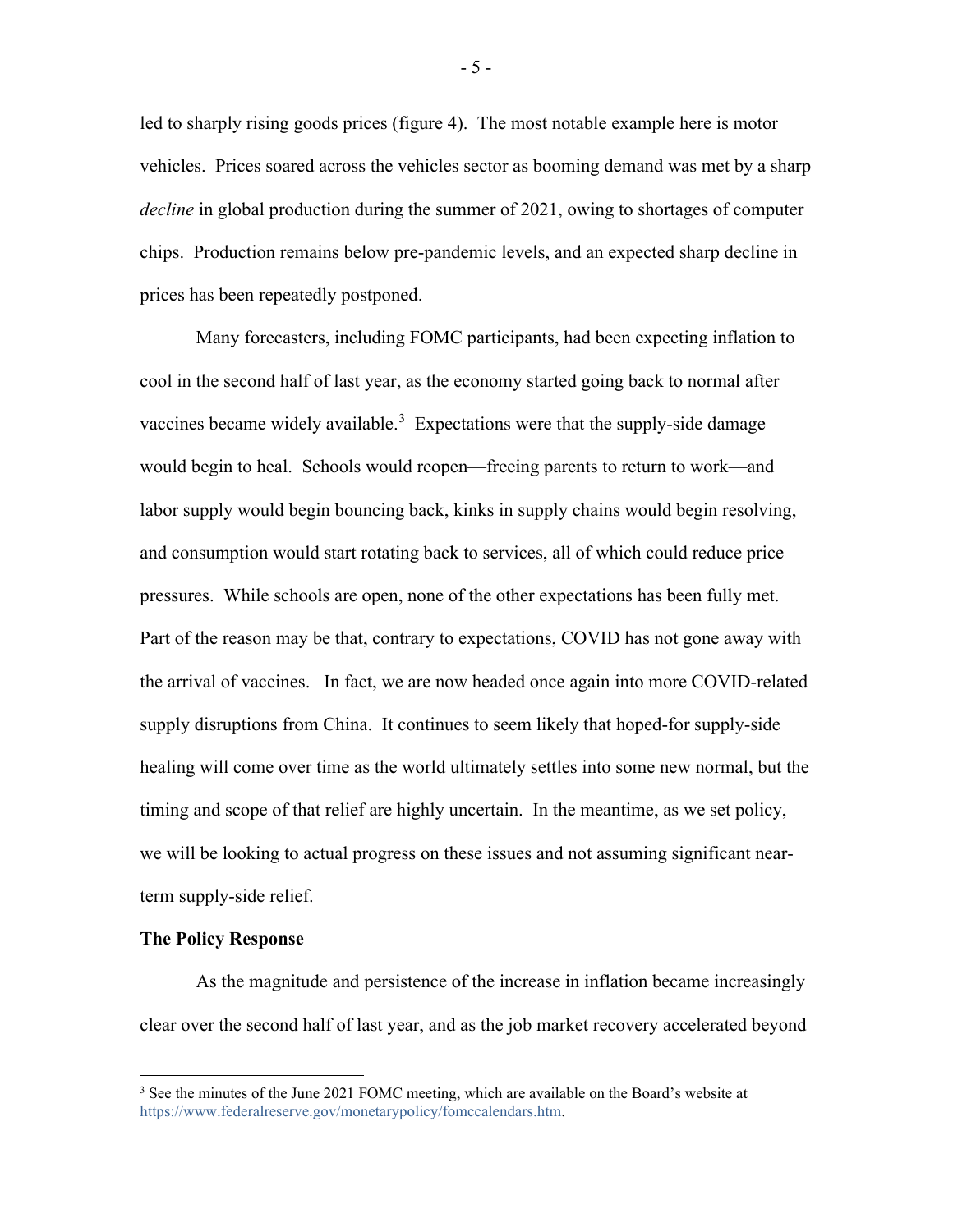expectations, the FOMC pivoted to progressively less accommodative monetary policy. In June, the median FOMC participant projected that the federal funds rate would remain at its effective lower bound through the end of 2022, and as the news came in, the projected policy paths shifted higher (figure 5). The median projection that accompanied last week's 25 basis point rate increase shows the federal funds rate at 1.9 percent by the end of this year and rising above its estimated longer-run normal value in 2023. The latest FOMC statement also indicates that the Committee expects to begin reducing the size of our balance sheet at a coming meeting. I believe that these policy actions and those to come will help bring inflation down near 2 percent over the next 3 years.

As always, our policy projections are not a Committee decision or fixed plan. Instead, they are a summary of what the FOMC participants see as the most likely case going forward. The events of the past four weeks remind us that, in tumultuous times, what seems like the most likely scenario may change quite quickly: Each Summary of Economic Projections reflects a point in time and can become outdated quickly at times like these, when events are developing rapidly.

Thus, my main message today is that, as the outlook evolves, we will adjust policy as needed in order to ensure a return to price stability with a strong job market. Let me now turn to three questions about the likely evolution of policy.

*How will fallout from the invasion of Ukraine affect the economy and monetary policy?* Russia's invasion of Ukraine may have significant effects on the world economy and the U.S. economy. The magnitude and persistence of these effects remain highly uncertain and depend on events yet to come.

- 6 -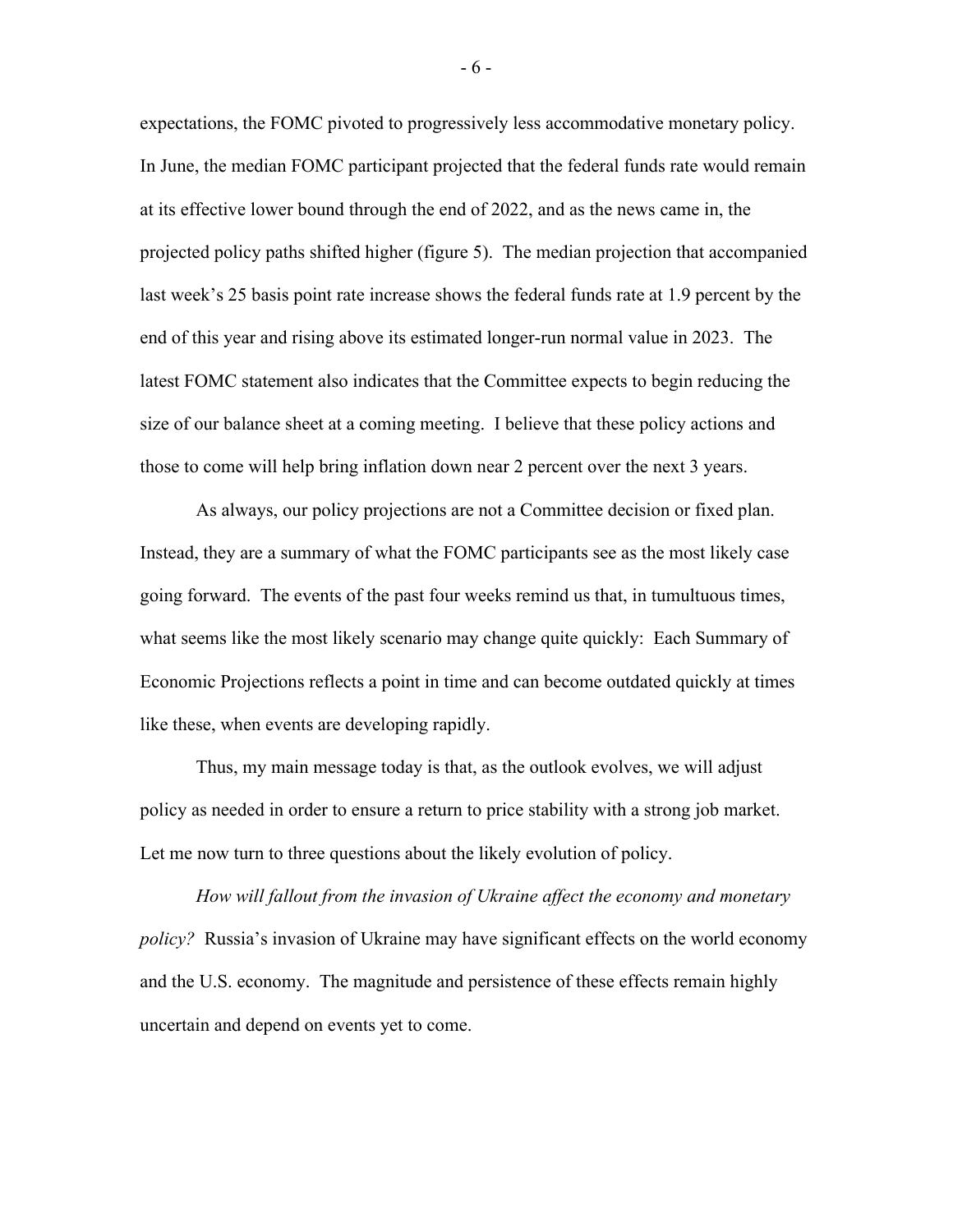Russia is one of the world's largest producers of commodities, and Ukraine is a key producer of several commodities as well, including wheat and neon, which is used in the production of computer chips. There is no recent experience with significant market disruption across such a broad range of commodities. In addition to the direct effects from higher global oil and commodity prices, the invasion and related events are likely to restrain economic activity abroad and further disrupt supply chains, which would create spillovers to the U.S. economy.

We might look to the historical experience with oil price shocks in the 1970s not a happy story. Fortunately, the United States is now much better situated to weather oil price shocks.<sup>[4](#page-7-0)</sup> We are now the world's largest producer of oil, and our economy is significantly less oil intensive than in the 1970s. Today a rise in oil prices has mixed effects on the economy, lowering real household incomes and thus demand, but raising investment in drilling over time and benefiting oil-producing areas more generally. On net, oil shocks tend to weigh on output in the U.S. economy, but by far less than in the 1970s.

*Second, how likely is it that monetary policy can lower inflation without causing a recession?* Our goal is to restore price stability while fostering another long expansion and sustaining a strong labor market. In the FOMC participant projections I just described, the economy achieves a soft landing, with inflation coming down and unemployment holding steady. Growth slows as the very fast growth from the early

- 7 -

<span id="page-7-0"></span><sup>&</sup>lt;sup>4</sup> I discussed this topic more fully in Jerome H. Powell (2019), "Data-Dependent Monetary Policy in an Evolving Economy," speech delivered at "Trucks and Terabytes: Integrating the 'Old' and 'New' Economies," 61st Annual Meeting of the National Association for Business Economics, Denver, Colo., October 8[, https://www.federalreserve.gov/newsevents/speech/powell20191008a.htm.](https://www.federalreserve.gov/newsevents/speech/powell20191008a.htm)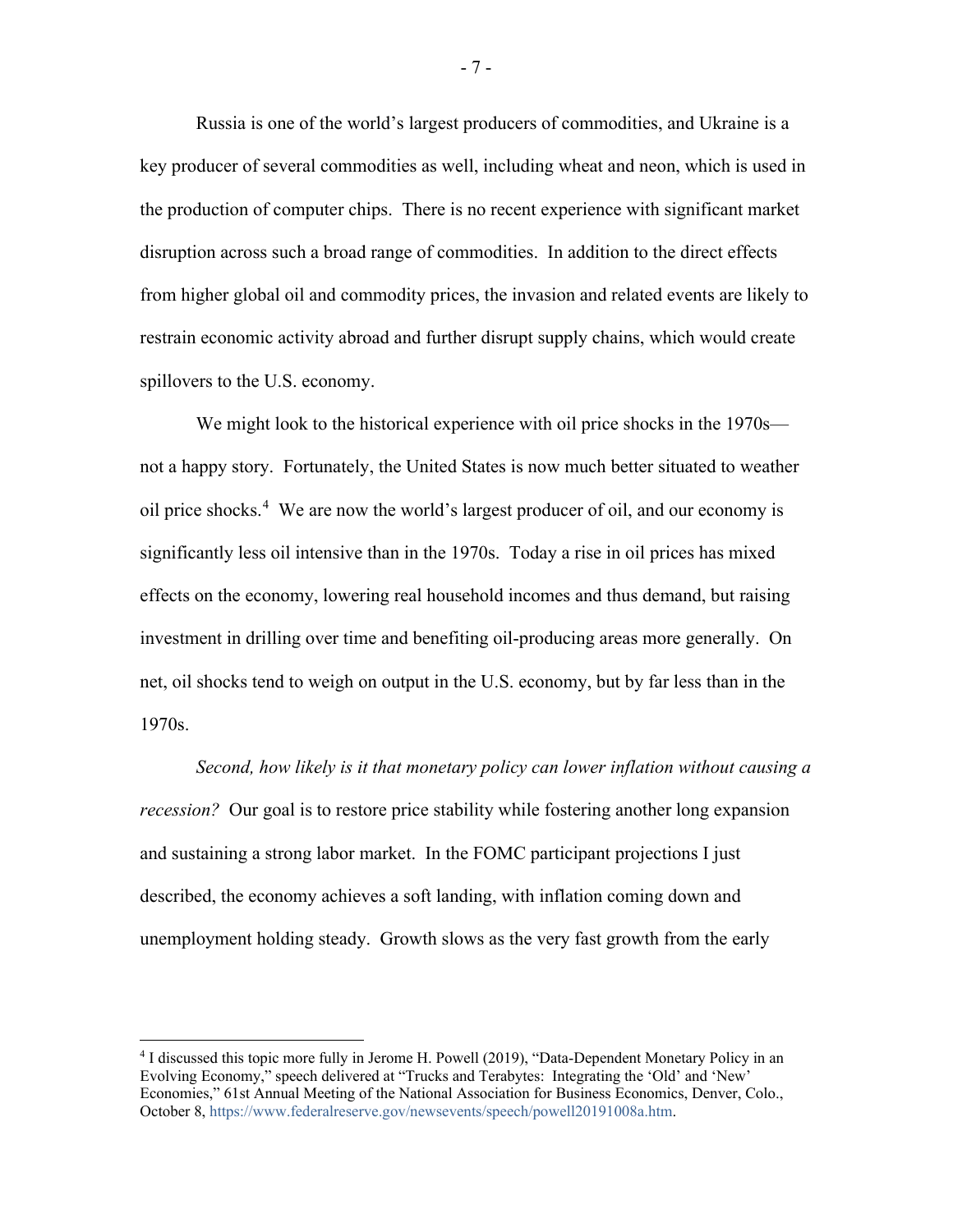stages of reopening fades, the effects of fiscal support wane, and monetary policy accommodation is removed.

Some have argued that history stacks the odds against achieving a soft landing, and point to the 1994 episode as the only successful soft landing in the postwar period. I believe that the historical record provides some grounds for optimism: Soft, or at least soft-ish, landings have been relatively common in U.S. monetary history.<sup>[5](#page-8-0)</sup> In three episodes—in 1965, 1984, and 1994—the Fed raised the federal funds rate significantly in response to perceived overheating without precipitating a recession (figure [6](#page-8-1)).  $6\,$  In other cases, recessions chronologically followed the conclusion of a tightening cycle, but the recessions were not apparently due to excessive tightening of monetary policy. For example, the tightening from 2015 to 2019 was followed by the pandemic-induced recession.[7](#page-8-2)

I hasten to add that no one expects that bringing about a soft landing will be straightforward in the current context—very little is straightforward in the current context. And monetary policy is often said to be a blunt instrument, not capable of surgical precision. My colleagues and I will do our very best to succeed in this challenging task. It is worth noting that today the economy is very strong and is well positioned to handle tighter monetary policy.

[https://www.federalreserve.gov/newsevents/speech/powell20180824a.htm.](https://www.federalreserve.gov/newsevents/speech/powell20180824a.htm) 

<span id="page-8-0"></span><sup>&</sup>lt;sup>5</sup> See Alan Blinder (2022), "Landings Hard and Soft: The Fed, 1965–2020," slides from a presentation delivered at Markus' Academy, Bendheim Center for Finance, Princeton University, Princeton, N.J., February 11, https://bcf.princeton.edu/wp-content/uploads/2022/01/Combined-Slides.pdf.

<span id="page-8-1"></span> $\delta$  I have identified these episodes by a single important year in the tightening cycle, but in each case, the period of tightening spanned more than one year.

<span id="page-8-2"></span> $^7$  As I argued more fully in a previous speech, while the postwar recessions up through 1981 were arguably the result of stop-and-go policy, none of the recessions since then fit that mold so clearly; see Jerome H. Powell (2018), "Monetary Policy in a Changing Economy," speech delivered at "Changing Market Structure and Implications for Monetary Policy," a symposium sponsored by the Federal Reserve Bank of Kansas City, held in Jackson Hole, Wyo., August 24,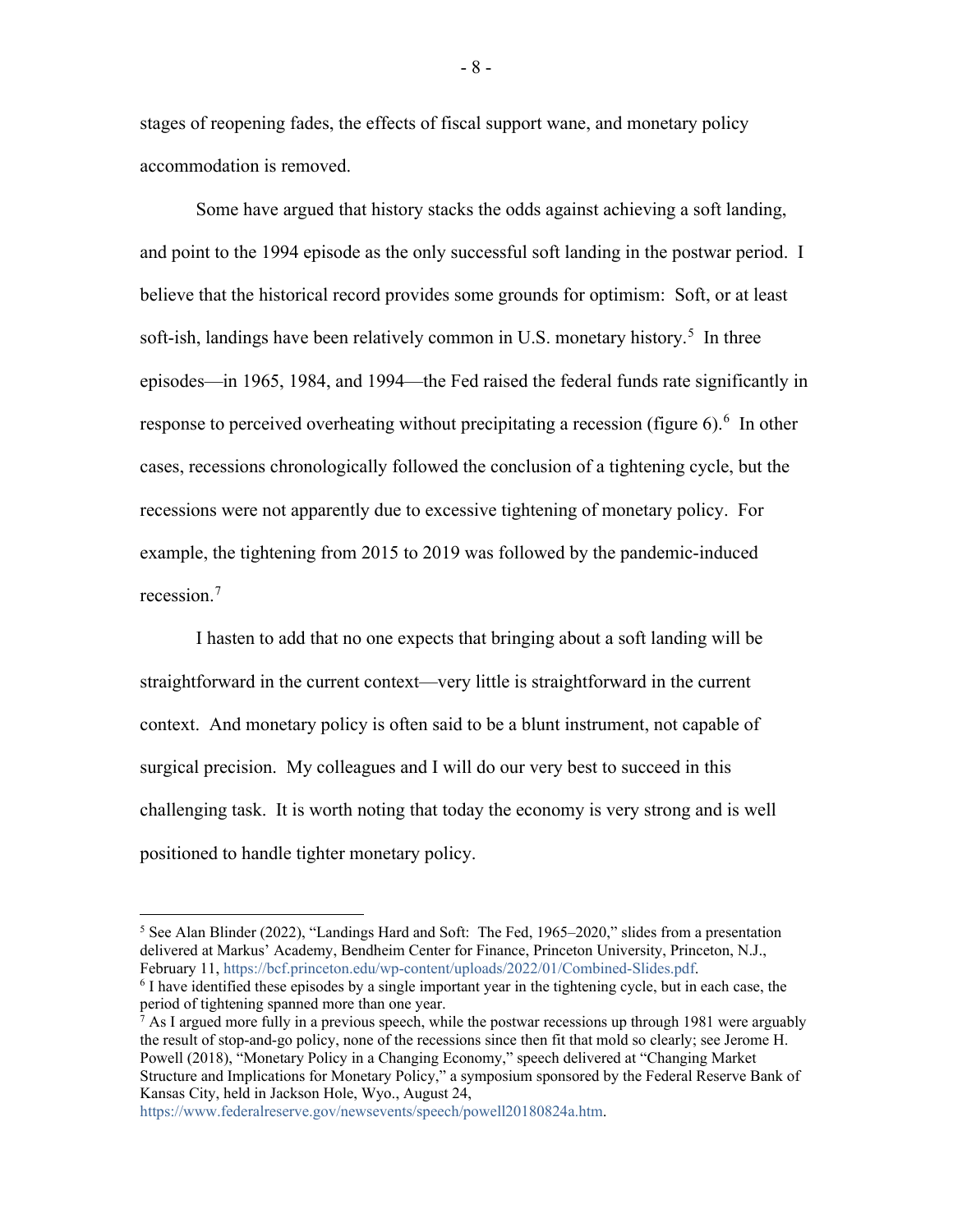*Finally, what will it take to restore price stability?* The ultimate responsibility for price stability rests with the Federal Reserve. Price stability is essential if we are going to have another sustained period of strong labor market conditions. I believe that the policy approach that I have laid out is well suited to achieving this outcome. We will take the necessary steps to ensure a return to price stability. In particular, if we conclude that it is appropriate to move more aggressively by raising the federal funds rate by more than 25 basis points at a meeting or meetings, we will do so. And if we determine that we need to tighten beyond common measures of neutral and into a more restrictive stance, we will do that as well.

Our monetary policy framework, as embodied in our Statement on Longer-Run Goals and Monetary Policy Strategy, emphasizes that having longer-term inflation expectations anchored at our longer-run objective of 2 percent helps us achieve both our dual-mandate objectives. While we cannot measure longer-term expectations directly, we monitor a variety of survey- and market-based indicators. In the recent period, shortterm inflation expectations have, of course, risen with inflation, but longer-run expectations remain well anchored in their historical ranges (figure 7).

The added near-term upward pressure from the invasion of Ukraine on inflation from energy, food, and other commodities comes at a time of already too high inflation. In normal times, when employment and inflation are close to our objectives, monetary policy would look through a brief burst of inflation associated with commodity price shocks. However, the risk is rising that an extended period of high inflation could push longer-term expectations uncomfortably higher, which underscores the need for the Committee to move expeditiously as I have described.

- 9 -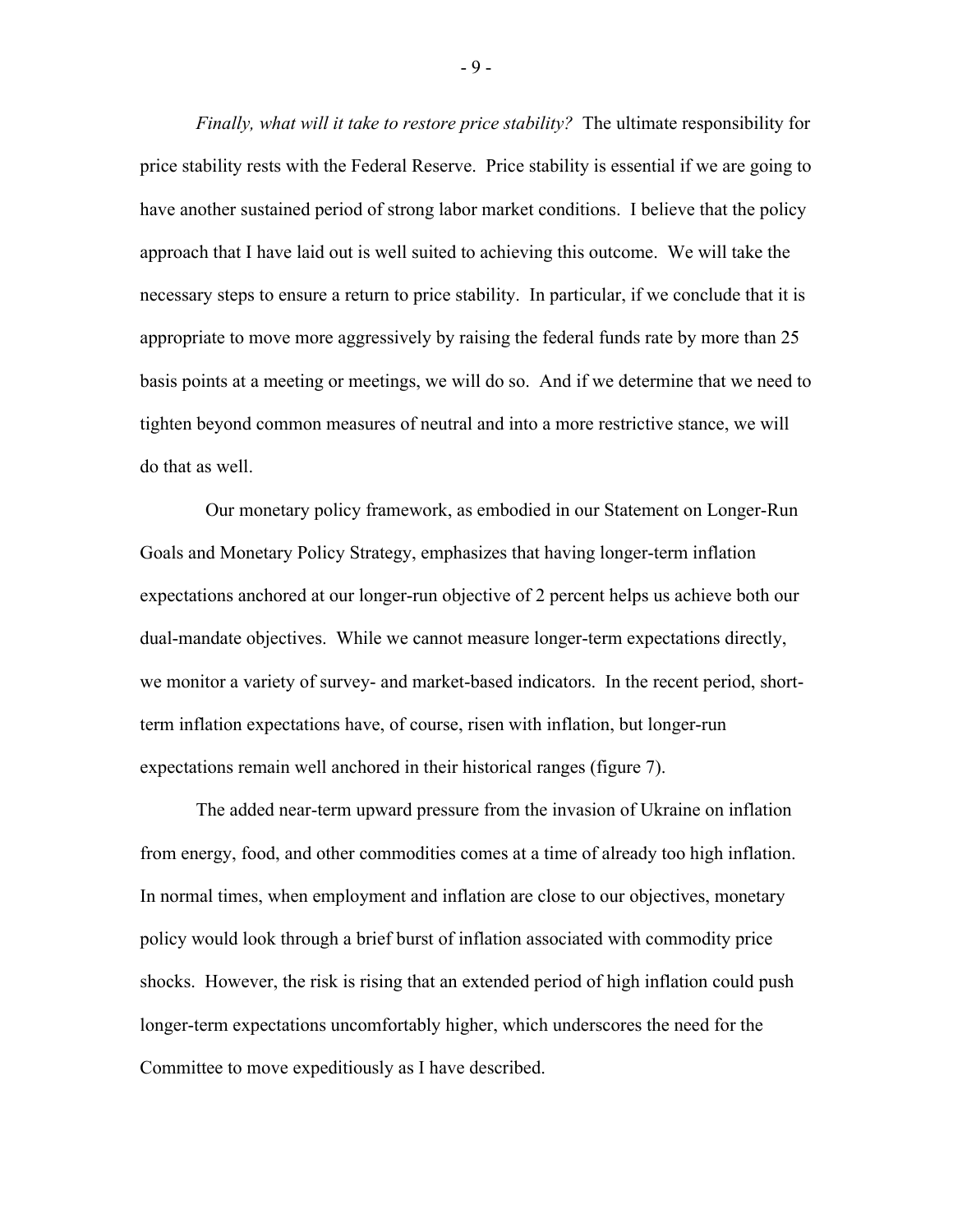#### **Conclusion**

The past two years have been extraordinarily challenging for many Americans. Two years ago, more than 20 million people were losing their jobs, millions were falling ill, and lives were being disrupted. We have made enormous strides since then. Today, as I have discussed, the labor market is very strong. But, to end where I began, inflation is much too high. We have the necessary tools, and we will use them to restore price stability.

**Note:** On April 7, 2022, the legend for Figure 3 was corrected to "CPS employment plus job openings."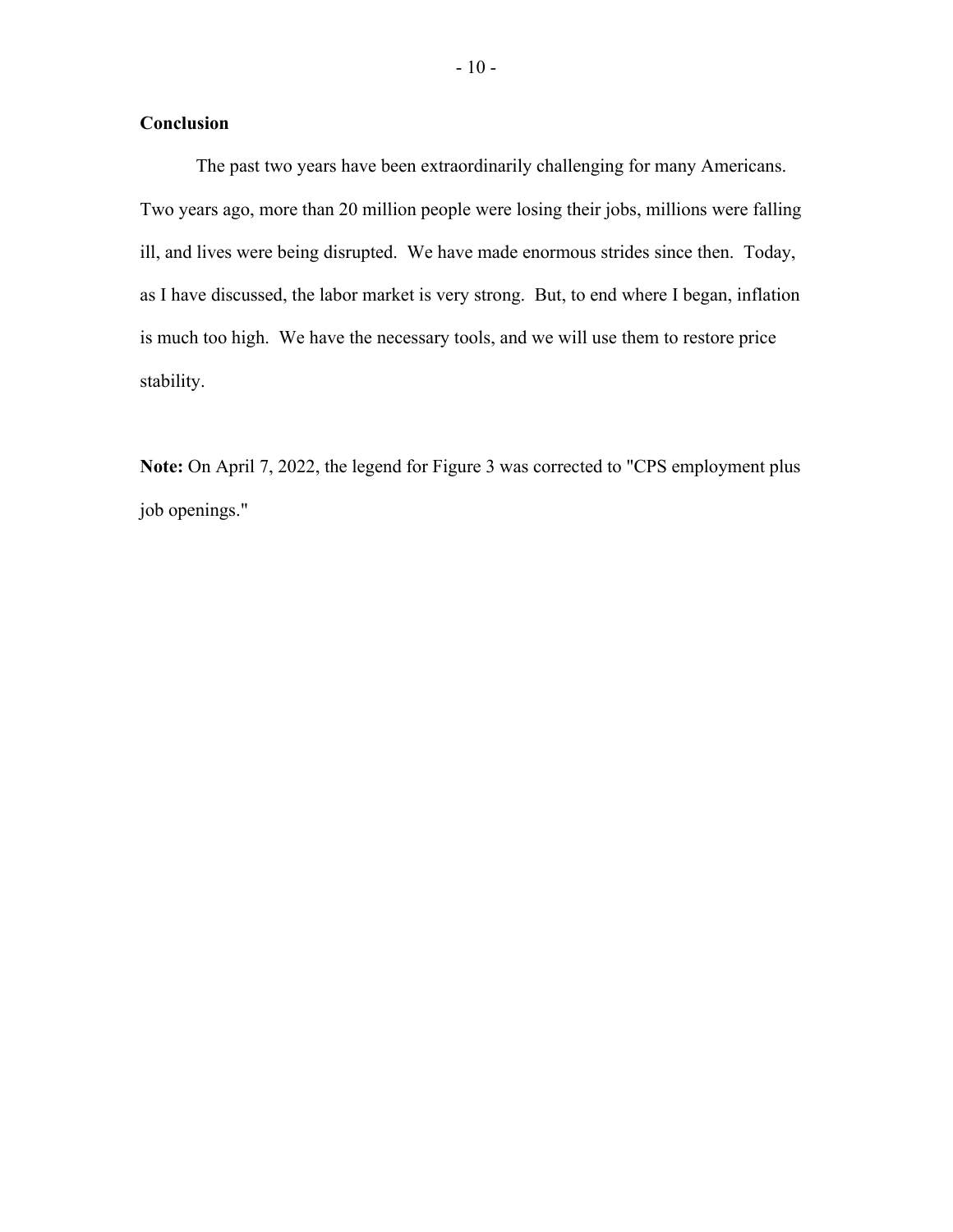

# **Figure 1. The unemployment rate has fallen sharply**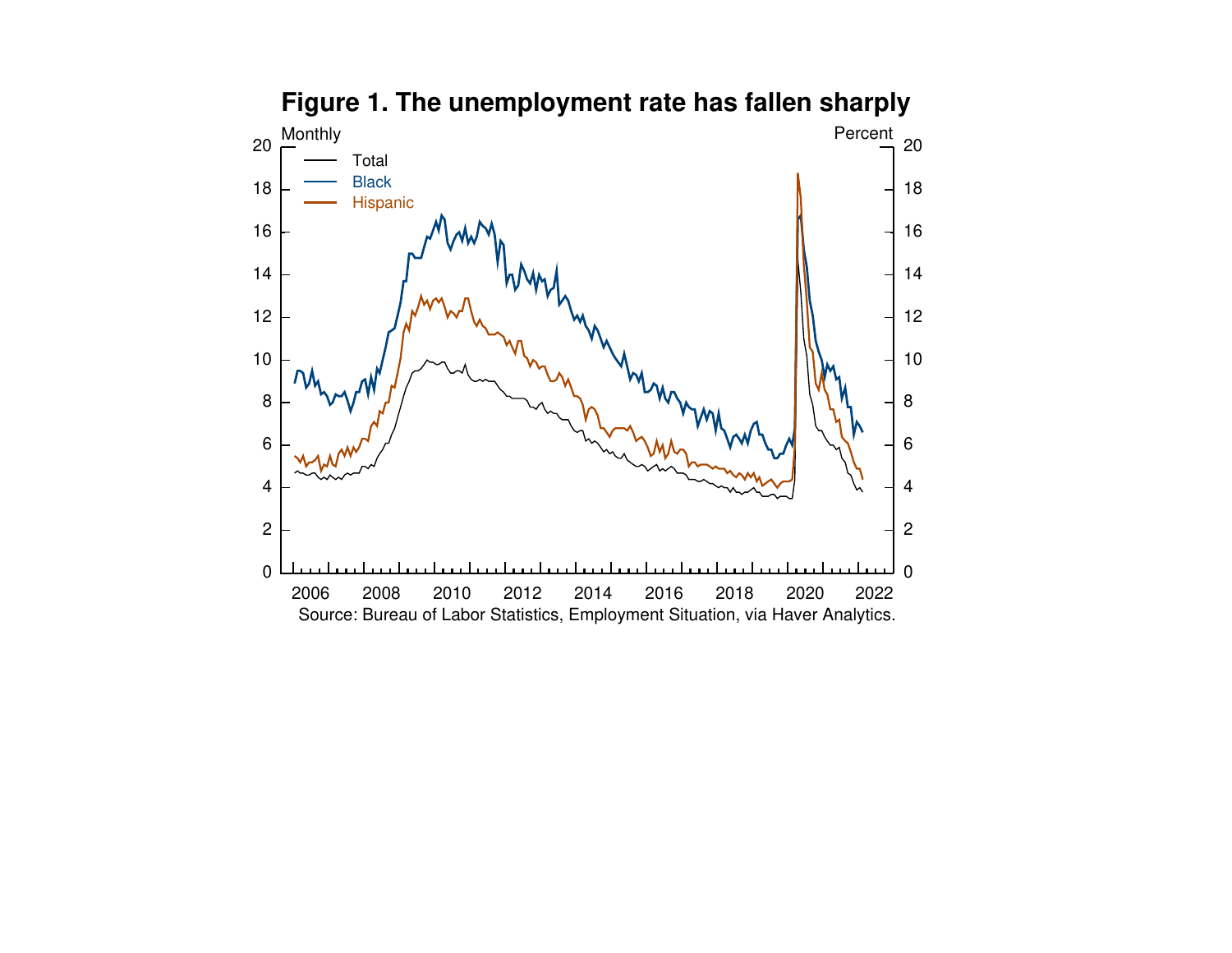## **Figure 2. Wage growth has surged particularly for low-wage workers**





 Source: Federal Reserve Board staff calculations; ADP,Inc.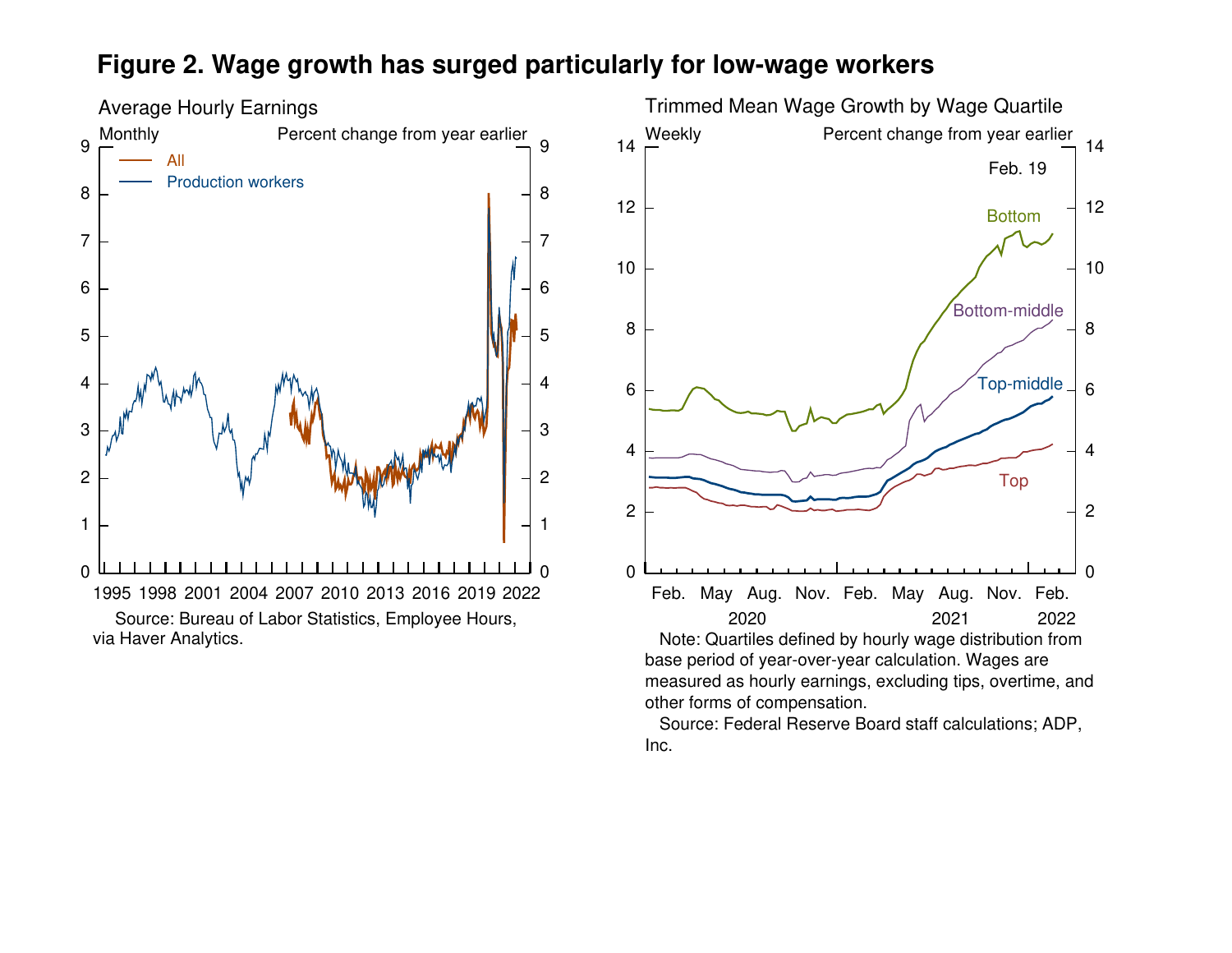

### **Figure 3. Labor demand has recovered but laborsupply has not**

 Source: For labor force, Bureau of Labor Statistics, Employment Situation; forCPS employment plus job openings, Bureau of Labor Statistics, Job Openings and Labor Turnover Survey, via Haver Analytics; for both, Federal Reserve Boardstaff calculations.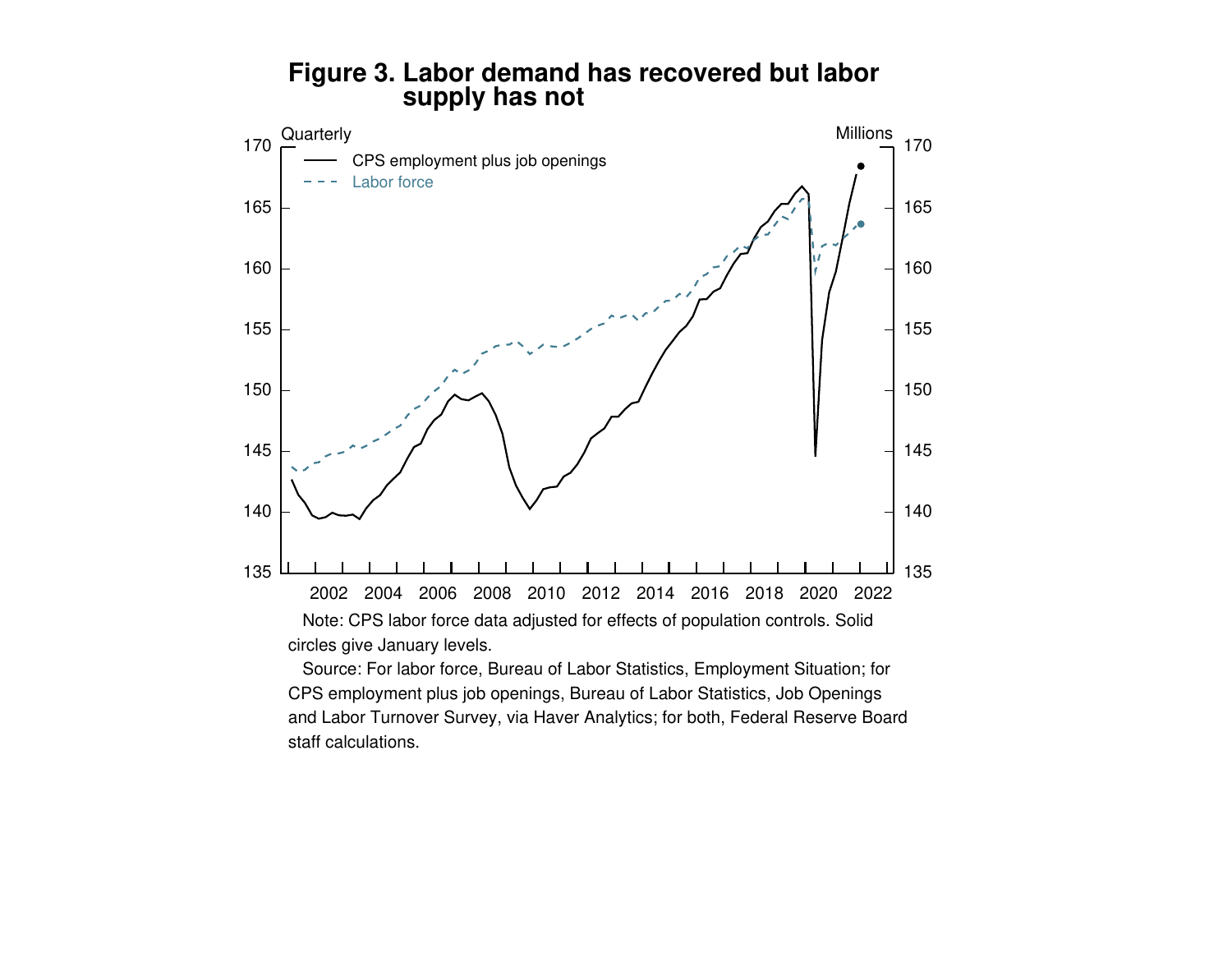#### -202468101214 Monthly <u>, لىسىسىشىسىسىسىسىسى</u>سا 2022 02468101214 Percent change from year earlier 1980 1986 1992 1998 2004 2010 2016 Note: PCE is personal consumption expenditures. Source: Bureau of Economic Analysis, Personal Incomeand Outlays, via Haver Analytics.Total PCE inflation Core PCE inflation-10-5051015202530 Monthly -10-5051015202530 Percent change from year earlier 1998 2002 2006 2010 2014 2018 2022 Note: PCE is personal consumption expenditures. Source: Bureau of Economic Analysis, Personal Incomeand Outlays, via Haver Analytics.Core goods PCE Core services PCEMotor vehicles PCE

## **Figure 4. Inflation has been rising, particularly for goods**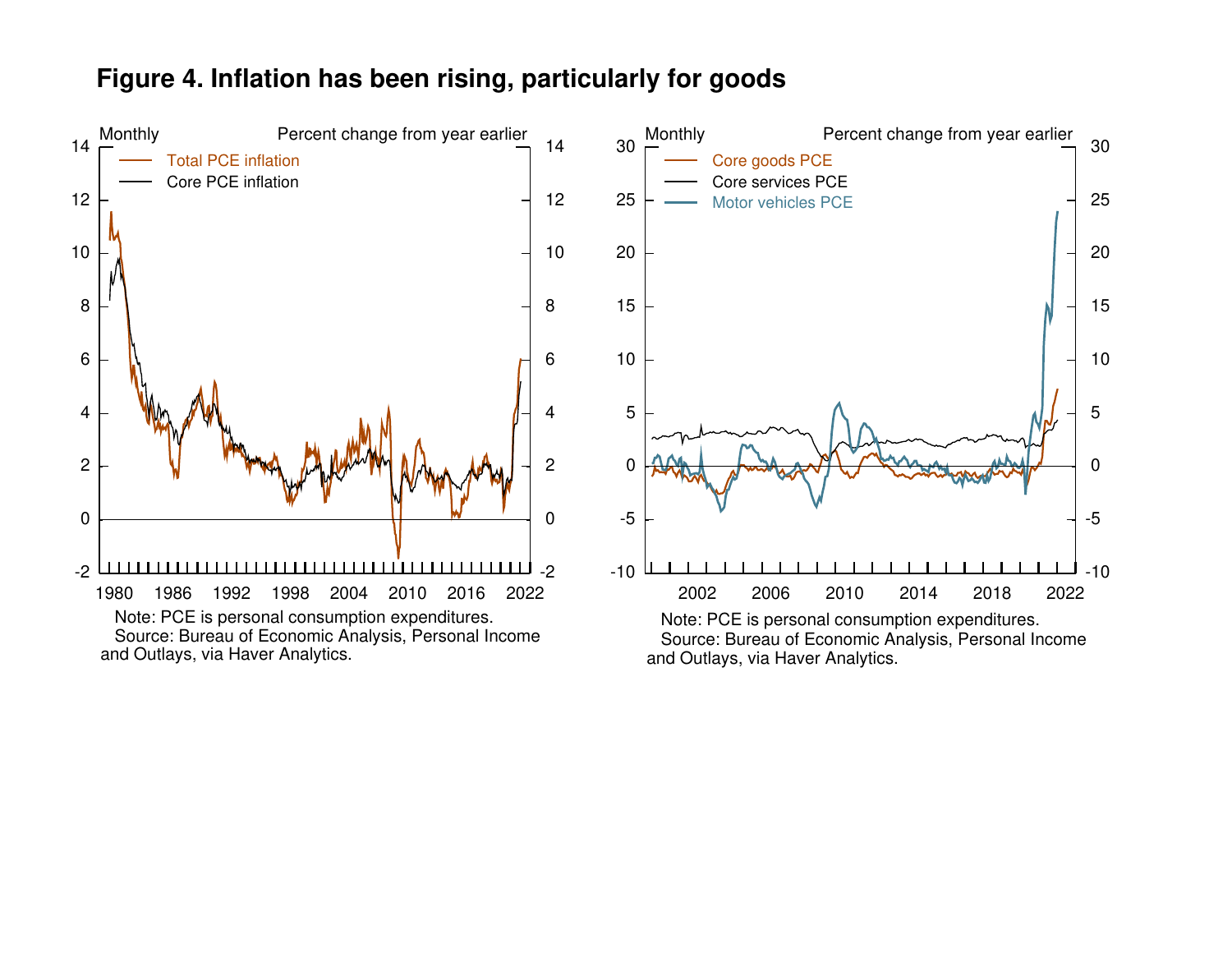

## **Figure 5. FOMC participants project a higher federal funds rate path**

at https://www.federalreserve.gov/monetarypolicy/fomccalendars.htm.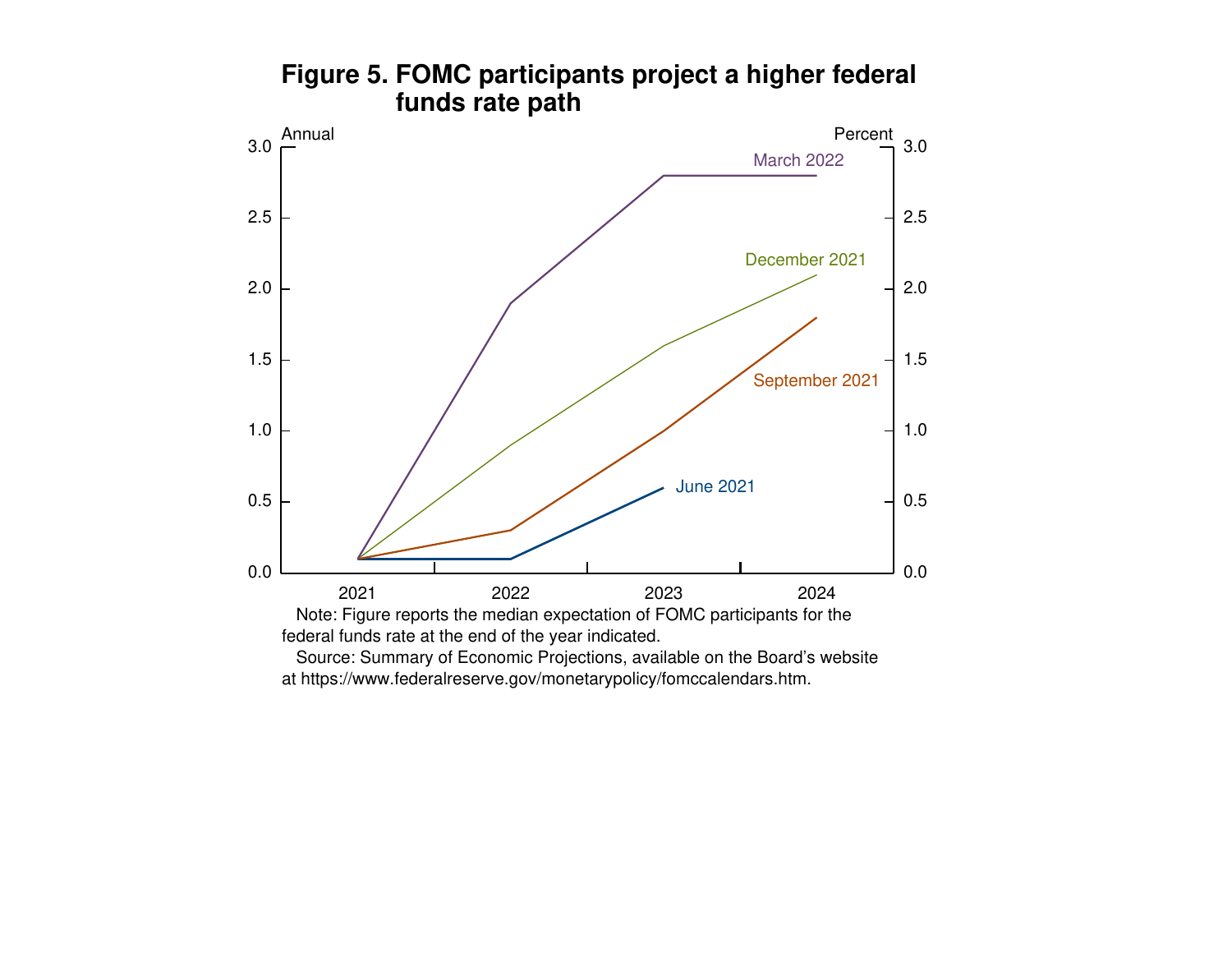**Figure 6. Three soft landings**



 Note: The shaded bars indicate periods of business recession as defined by theNational Bureau of Economic Research (NBER): December 1969 to November 1970, November 1973 to March 1975, January 1980 to July 1980, July 1981 to November 1982, July 1990 to March 1991, March 2001 to November 2001,December 2007 to June 2009, and February 2020 to April 2020.

 Source: Federal Reseve Board, Statistical Release H.15, "Selected InterestRates".